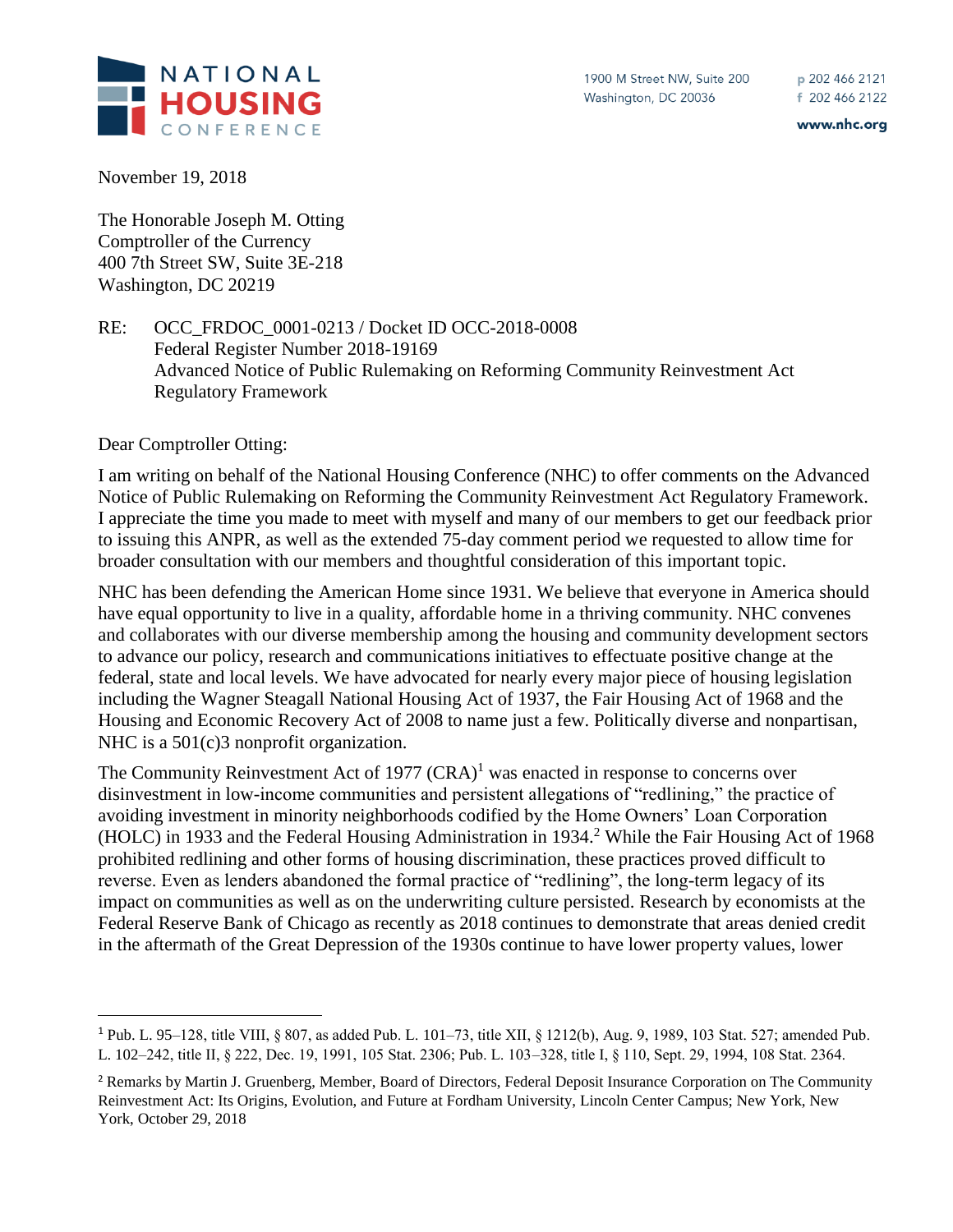homeownership rates, and lower credit scores nearly 90 years later.<sup>3</sup> As Americans left cities for new suburban bedroom communities in the 1960s and 1970s, there was a growing disparity between where banks raised their deposits and where they invested, particularly in housing and mortgage finance. Congress sought to incentiving banks to invest in the communities where their branches were located. A high CRA rating was intended to provide that incentive.

When he introduced the CRA in 1977, Senate Finance Committee Chairman William Proxmire expressed hope that by incenting banks to rebuild and revitalize communities threatened by decline, the bill would ultimately prove good for the banking industry. This vision proved prescient beyond anyone's expectations. <sup>4</sup> Today, there is broad support for CRA among banks of all sizes, and throughout the housing industry as well as among civil rights and community advocates. To understand why the CRA continues to remain so important, one need only look at the numbers of minority homeownership in the 50 years since the passage of the Fair Housing Act. Overall, minority homeownership plummeted during the Great Recession, falling from 52% in 2004 to 46% in 2016.<sup>5</sup> The homeownership rate for African Americans is lower today than it was when the Fair Housing Act was passed in 1968. That is a national tragedy and serves as a clarion call for us to get this effort to modernize and improve CRA done right.

CRA requires federal banking regulators to examine covered financial institutions and determine how well they meet the needs of the communities where they are located. Banks receive ratings from Outstanding to Needs to Improve or Substantial Noncompliance. The vast majority are rated as Satisfactory.<sup>6</sup> CRA only applies to depository institutions insured by the FDIC. CRA does not apply to trust banks, credit unions, and other nonbank entities. While these institutions play a growing role in banking and lending, they are not covered by the statute and we are not recommending reopening the CRA statute at this time. Instead, we believe that significant improvements in the effectiveness of CRA can be achieved through a unified regulatory process undertaken by the three CRA bank regulators: the OCC, the Federal Reserve Board, and the Federal Deposit Insurance Corporation, which together administer CRA for the insured depository institutions that they supervise.

Now regulators must address where the CRA has fallen behind major changes in the banking industry over the past 20 years. One critical area that regulators will address is how investments are counted in and out of designated Assessment Areas (AAs). With the rise of interstate banking and bank consolidation, as well as the merging of investment banking and commercial banking in so many large banks, defining what constitutes a bank's Assessment Area (AA) and how to count investments outside those boundaries is a key area of interest and one that potentially has the greatest impact.

AA definition and application present unique challenges today because banks have alternate channels for accepting deposits that did not exist in 1977, like mobile and online banking. Customers with deposits are much more mobile today. Rural areas have experienced a disproportionate number of bank branch closures not envisioned in 1977. Corporate deposits stemming from commercial banking relationships may also distort assessments based on deposits, as these can be allocated to the office in which they are credited, even if they originate in other jurisdictions. These factors have contributed to a condition known as "CRA hotspots," where CRA investment incentives are concentrated in a few

 $\overline{\phantom{a}}$ 

<sup>&</sup>lt;sup>3</sup> The Effects of the 1930s HOLC "Redlining" Maps (Revised August 2018) by Daniel Aaronson, Daniel Hartley, Bhash Mazumder. Federal Reserve Bank of Chicago Working Paper, No. 2017-12, 2017.

<sup>4</sup> Congressional Record, daily ed., June 6, 1977, S.8958

<sup>5</sup> Housing Vacancies and Homeownership (CPS/HVS), Homeownership Rates, US Census Bureau.

<sup>&</sup>lt;sup>6</sup> The Effectiveness of the Community Reinvestment Act, Congressional Research Service (January 7, 2015) with data provided by the FFIEC.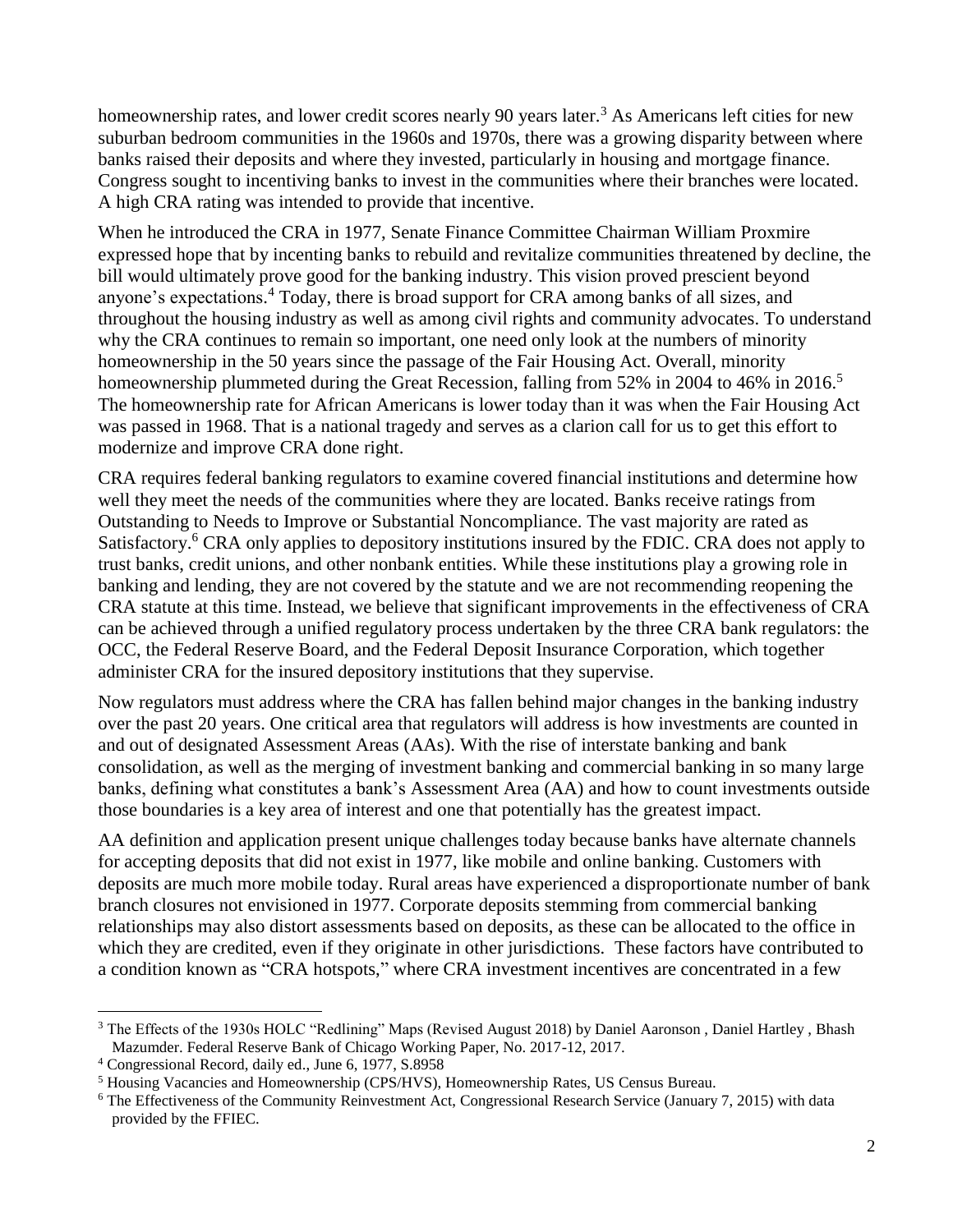states, like Utah, South Dakota and Delaware, while other states, where banks are less likely to be chartered, have become "CRA deserts."7

One of the most frustrating aspects of the current CRA regulatory regime is variations in application of the rules by different regulators, and by different examiners within the same regulatory agency. This is as problematic for advocates as it is for banks and must be resolved. There are too many credible reports of inadequately trained and inexperienced examiners whose limited knowledge of community development and assisted housing programs makes their reviews more difficult and sometimes problematic.

Another challenging area for banks as well as community advocates is the inconsistency in when reviews are conducted and how long it takes to get a final rating. Some banks are still waiting for their final rating from 2013-2015. By the time they receive them, many of the issues will have been addressed, or conditions will have changed, or concerns that could have been addressed in a timely fashion have been left to fester. Examination and rating schedules must be adhered to, so they can be promptly explained or remediated.

Similarly, providing a greater degree of certainty over what activities will be considered positive contributors to a CRA rating so institutions can plan the future while only having clear insight into the past through delayed exams and reviews would be a positive step.

NHC believes that for CRA modernization effort to be effective and sustainable, it must meet four fundamental tests. Any new CRA regulatory regimen must:

1. Increase investment in communities that are currently underserved;

 $\overline{\phantom{a}}$ 

- 2. Benefit more low- and moderate-income (LMI) people, particularly people of color, who live in those communities;
- 3. Ensure that CRA lending and investment does not lead to displacement of the very people it is meant to help; and
- 4. Make both bank performance and government enforcement more transparent and predictable.

We encourage you and the other agencies to carefully consider the comments received during this ANPR and work together to resolve your differences with the other CRA regulators and issue a revised ANPR that builds on the lessons learned through this process and has the full support of all three agencies. There remains much to understand about the appropriate role of geography in the rapidly evolving world of 21<sup>st</sup> century banking. The Assessment Area concept remains the cornerstone of CRA, but it requires improvement and adaptation.

One significant area of new ground addressed in the OCC's ANPR is the suggestion that a "metricbased performance measurement" that could include macro benchmarks, frequently referred to as a "single ratio approach." The OCC's ANPR states that "this approach would allow flexibility to accommodate bank capacity and business models while facilitating the comparison among banks of all sizes and business models and the evaluation against an objective, transparent threshold."<sup>8</sup> We will address this in more detail below in our answers to the questions posed by the OCC, however, it is important that we make one point clear from the start. While there is genuine merit in identifying more

<sup>7</sup> The Community Reinvestment Act and Its Effect on Housing Tax Credit Policy, Cohn Reznick, [http://ahic.org/images/downloads/Research\\_and\\_Education/the\\_community\\_reinvestment\\_act\\_and\\_its\\_effect\\_on\\_housing\\_t](http://ahic.org/images/downloads/Research_and_Education/the_community_reinvestment_act_and_its_effect_on_housing_tax.pdf) [ax.pdf](http://ahic.org/images/downloads/Research_and_Education/the_community_reinvestment_act_and_its_effect_on_housing_tax.pdf)

<sup>8</sup> Reforming the Community Reinvestment Act Regulatory Framework, Office of the Comptroller of the Currency, 12 CFR Parts 25 and 195, Docket ID OCC–2018-0008, RIN 1557-AE34.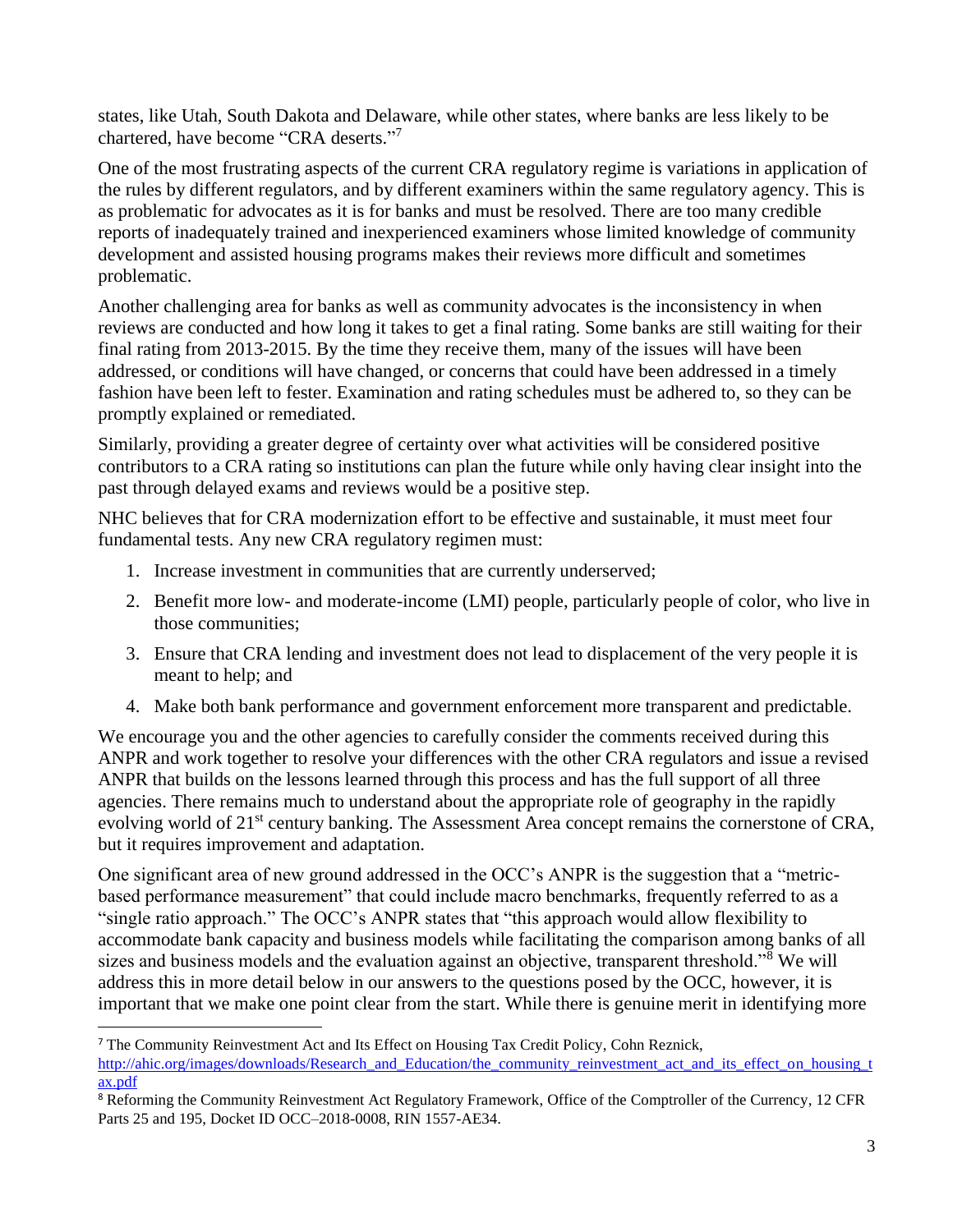ways to base performance assessments on quantifiable metrics wherever possible and appropriate, there is broad and deep opposition to the single ratio approach among NHC's many members and industry stakeholders. This is true of a single ratio as well as a macro ratio that includes "micro" components of CRA qualifying lending, investments and services. Ultimately, all of the weaknesses and unintended consequences of a single ratio approach occur in each of the three subsets. In fact, not a single member of our CRA Working Group expressed a position in support of the ratio model discussed in the ANPR.

Pursuing this approach would doom CRA modernization, making agreement between the three regulators unduly difficult, increasing the prospect of a statutory reversal, and ensuring that a future administration would be forced to reopen the entire regulatory process again. It would also likely result in numerous legal challenges by civil rights organizations and fair lending advocates that would tie up OCC staff resources and create added uncertainty to banks making long term lending decisions. Ultimately, this conflict would cost all parties more money, result in less investment in underserved communities and hurt the very people CRA was designed to help.

There are too many areas for agreement in CRA modernization to derail this important initiative in the pursuit of some version of a single ratio approach. We at NHC stand ready to help you make this muchneeded effort a success and hope that you will work with us and our members to elucidate areas of broad agreement and develop answers to the complex questions of how to meet the original intent of the CRA in the context of a rapidly modernizing banking environment. In that spirit, we are pleased to provide the following answers to the questions posed by the ANPR.

*1. Are the current CRA regulations clear and easy to understand?*

CRA regulations must balance often competing requirements of clarity and flexibility. This is an issue the framers of the CRA Act and previous efforts at regulatory change have had to struggle. If the regulatory requirements are too clear, then they won't be flexible enough to allow banks to make strategic business changes within their framework. If they are too flexible, they won't provide the clarity that banks need to incorporate the value of CRA treatment when making lending decisions. This inherent tension is made even more complicated by the diverse set of regulated entities that the CRA regulations must address.

The Treasury Department recognized this tension when it noted "both banks and communities would benefit from additional flexibility in the CRA performance evaluation process, including increasing clarity in the examination guidance."<sup>9</sup> Treasury noted that "both banks and community and consumer advocates support the need for increased clarity. They also noted that any measurements or metrics utilized by the various examination tests should allow for flexibility based on the performance context of a bank. In addition, to allow for predictability and accountability, they advocated for changes in policies or procedures to be implemented prior to the commencement of a bank's next assessment period, rather than applying these policies or procedures retroactively once an assessment period is already underway."<sup>10</sup> The current regulations have done an admirable job of balancing this equation, but they have been increasingly hamstrung by problems in application discussed below.

Improving clarity about what activities will get CRA credit will increase the flow of capital for communities, reduce regulatory burden and uncertainty for banks, and streamline and simplify

 $\overline{\phantom{a}}$ <sup>9</sup> Community Reinvestment Act – Findings and Recommendations. Memorandum for the Office of the Comptroller of the Currency, the Board of Governors of the Federal Reserve System and the Federal Deposit Insurance Corporation, April 3, 2018, Page 2. (heretofore, Treasury Report)

<sup>&</sup>lt;sup>10</sup> Treasury Report, page 6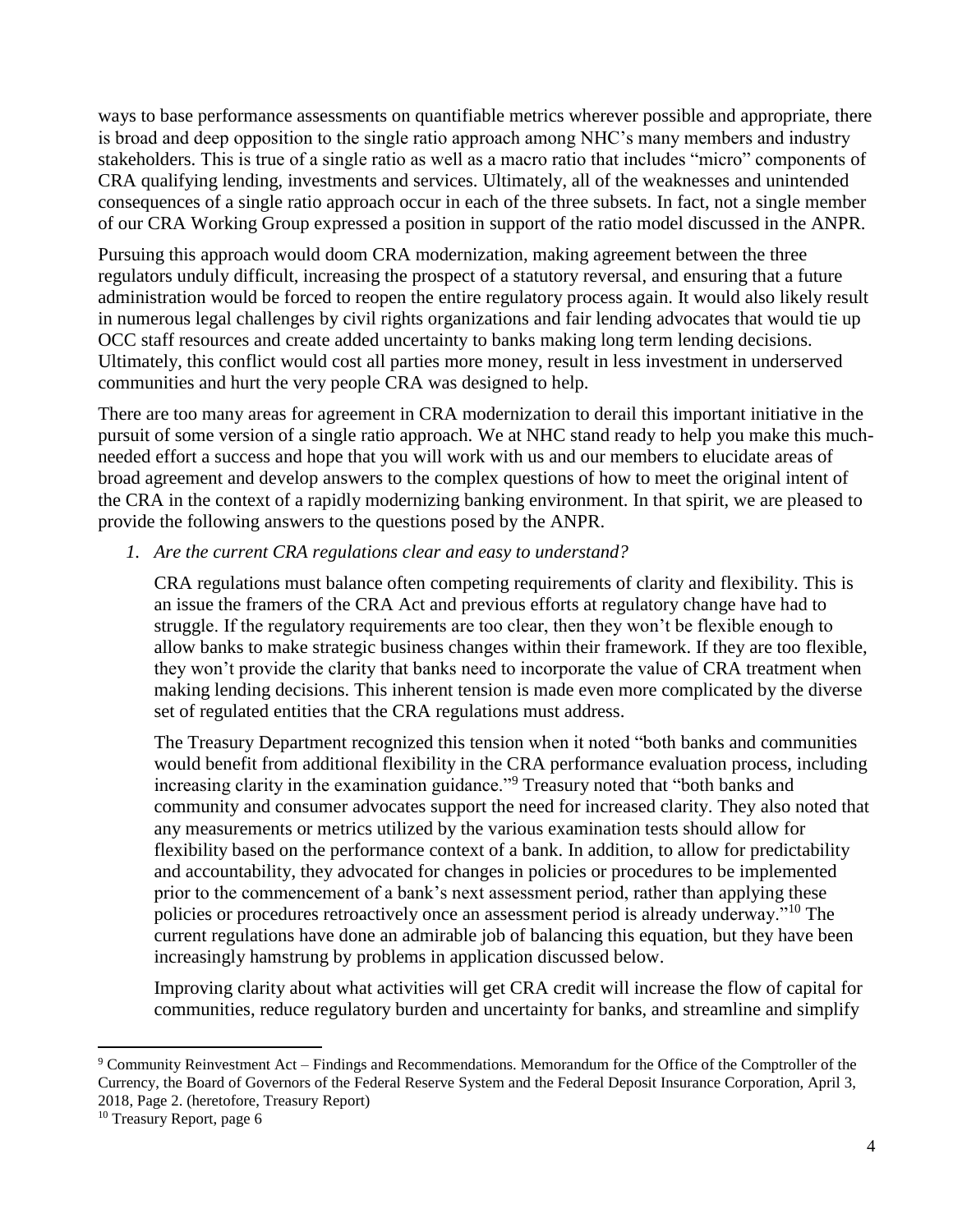the examination process for agency staff. This is particularly true of community development activities, which can be the most transformative CRA activities in which a bank engages. Banks should receive full credit for CD activities beyond their AA(s) nationwide if they satisfactorily served their AAs, in the aggregate, based on their most recent exam. It is important for a bank to know in real time whether CD activities outside AAs will receive full credit. At the same time, unsatisfactory performance in a bank's AA(s) should have a negative consequence during the following exam period. CD credit outside of a bank's AA(s) should not exceed 20 percent of its current examination credit, thereby ensuring that majority of its investments serve their communities. Meanwhile, branchless banks should have no limit on their CD investments.

## *2. Are the current CRA regulations applied consistently?*

No. The breakdown occurs when individual agencies, groups of examiners, or individual examiners stray from this guidance in ways that are neither transparent or predictable. This is an issue that may occasionally be addressed by a more robust role for the FFIEC but is more significantly an issue that needs to be addressed within each regulator. Internal consistency is a critical element of effective regulation when more than one agency is involved.

# *3. Is the current CRA rating system objective, fair, and transparent?*

This is an issue that has been raised in a variety of platforms. While the Treasury Department noted that "CRA has too many subjective elements," an issue also stressed in the ANPR, they avoided prescribing an alternate approach. Instead, they recommended that "the research and policy staff of the CRA regulators be involved in developing the performance context in advance of CRA examinations. This approach would allow economists and specialized staff to provide their expertise on the economic and business environment of the communities where the banks are operating as well as reduce the burden on CRA examiners."<sup>11</sup> This is a very different approach than using a ratio, which while simplifying the process, has numerous unintended consequences detailed below. Ultimately, qualified regulatory staff must work with lenders and community stakeholders to ensure that performance context is correctly set at the beginning of the assessment period and is both transparent and flexible enough to allow for market changes. Consistency problems in the CRA examination process are exacerbated by the use of highly subjective terms to rate a bank's lending performance. Current regulations call for rating a bank "Outstanding" if "in general, it demonstrates:

(A) excellent responsiveness to credit needs in its Assessment Area(s)…

(B) a substantial majority of its loans are made in its Assessment Area(s);

(C) an excellent geographic distribution, particularly in its Assessment Area(s),

(D) and excellent distribution, particularly in its Assessment Area(s), or loans among individuals of different income levels and businesses (including farms) of different sizes, given the product lines offered by the bank;

(E) an excellent record serving the credit needs of highly economically disadvantaged areas in its Assessment Area(s), low income individuals, or businesses (including farms) with gross annual revenues of \$1 million or less, consistent with save and sound operations;

 $\overline{a}$ 

<sup>&</sup>lt;sup>11</sup> Treasury Report, page 9.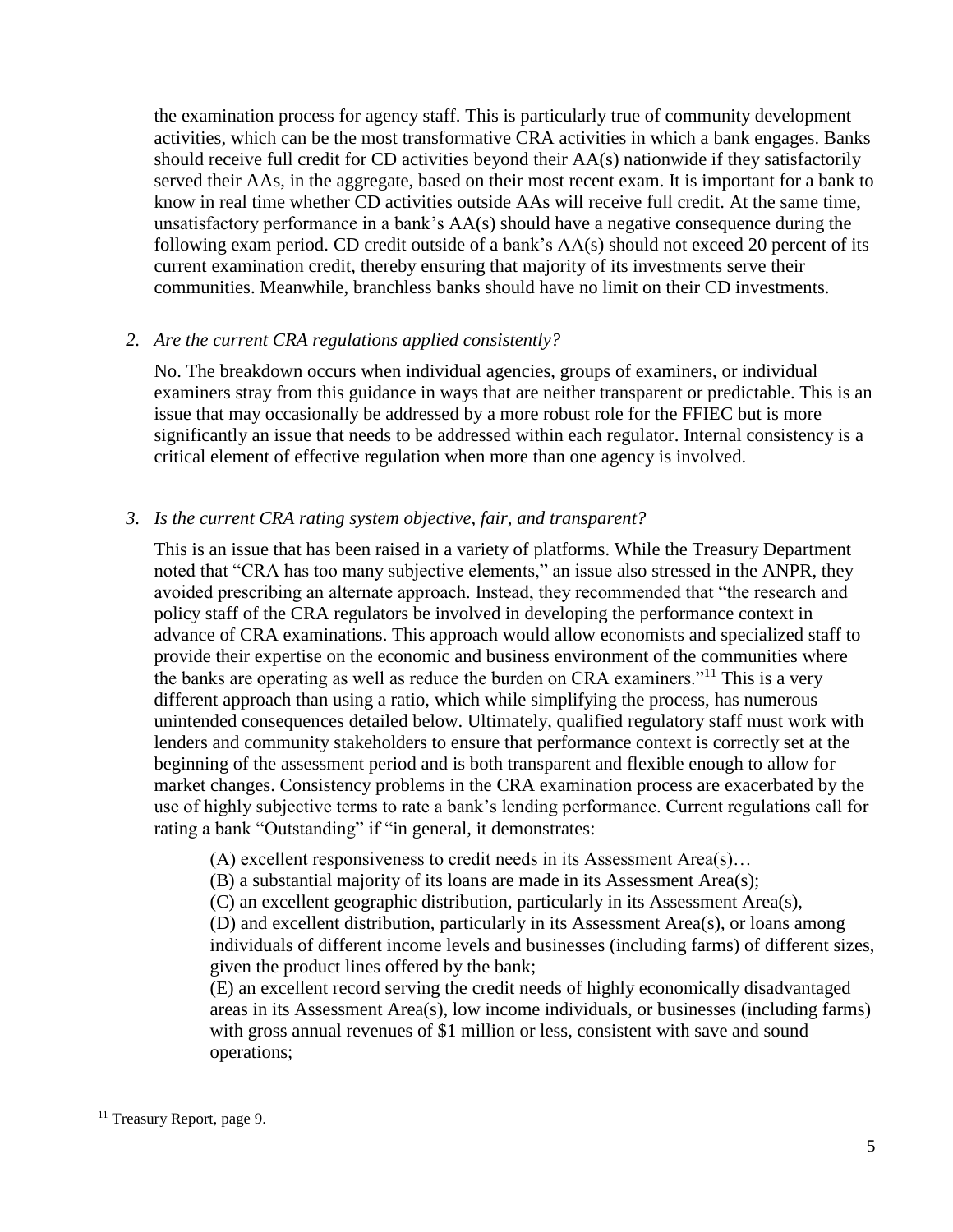(F) extensive use of innovative or flexible lending practices in a safe and sound manner to address the credit needs of low- or moderate- income individuals or geographies; and, (G) is a leader in making community development loans."<sup>12</sup>

As is evident in this example, terms like "excellent", "substantial", "extensive" and "leader" are widely open to interpretation. Without clear definitions, allowing for a narrower range of performance while providing for more flexibility than a fixed ratio, examiners have no choice but to assert individual judgements that will vary from agency to agency, bank to bank, market to market, and examiner to examiner.

*4. Two goals of the CRA are to help banks effectively serve the convenience and needs of their entire communities and to encourage banks to lend, invest, and provide services to LMI neighborhoods. Does the current regulatory framework support these goals in light of how banks and consumers now engage in the business of banking?*

One of the remarkable things about both the CRA and the 1995 regulations is how well they continue to serve the needs of their communities and have effectively and constructively encouraged banks to lend, invest and provide services to LMI neighborhoods. Yet much remains to be done and there is significant room for improvement in the current CRA regulations, given the pace and scope of change that has occurred in the banking industry.

An effective regulatory regime must balance the statute's focus on serving specific geographic areas with banking's evolved nature. The banking industry is not monolithic. Some banks have chosen to move to a platform much more dependent – and in some cases exclusively dependent – on mobile banking. Others have not committed to a strategy, as evidenced by many branches throughout the country with more empty teller windows and offices than occupied ones. For most community banks, the branch business model has changed little in 40 years. Ultimately, this process may prove to be one that is addressed more robustly in future regulatory initiatives. Before diminishing the role of branches in CRA compliance, it is essential that we understand how branch prevalence and locations impact LMI communities and individuals as it relates to deposits, mortgage lending, consumer lending, small business lending and other potential impact areas. We must also understand to what extent alternate approaches, like mobile banking, may do a better job or serving these communities.

*5. With the statutory purpose of the CRA in mind, what aspects of the current regulatory framework are most successful in achieving that purpose?*

The CRA regulations and the activities that it governs are too complex to answer this question in a way that would not provide an unbalanced perspective that could be misconstrued by areas not addressed. We believe that the CRA's strengths need to be looked at in the totality of the statute, the regulations and the performance of the regulated entities. Areas for improvement have been identified in other sections of this response.

 $\overline{a}$ 

<sup>12</sup> 12 CFR Appendix A to Part 25, Ratings.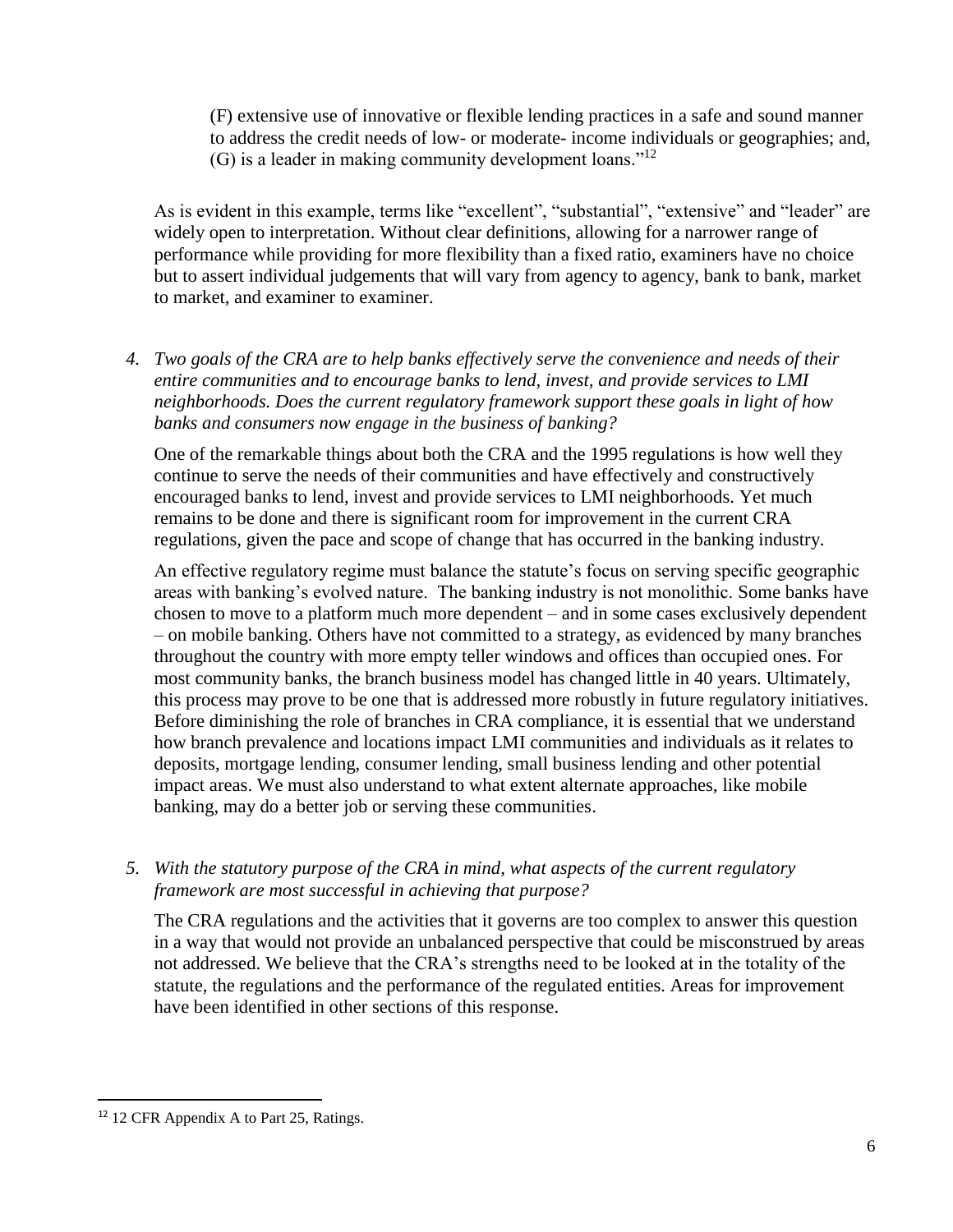*6. If the current regulatory framework is changed, what features and aspects of the current framework should be retained?*

Please see response to Question 5

*7. How could an alternative method for evaluating CRA performance be applied, taking into account the following factors: bank business model, asset size, delivery channels, and branch structure; measures or criteria used to evaluate performance, including appropriate metrics; and consideration for qualifying activities that serve areas outside a bank's delineated assessment areas?*

Current CRA regulation and examination procedures already take into account these areas. Improvements recommended by the NHC are addressed in the body of this letter.

Questions regarding the metric-based framework approach are answered together.

- *8. How could appropriate benchmarks for CRA ratings be established under a metric-based framework approach, taking into account balance-sheet items, such as assets, deposits, or capital and other factors, including business models?*
- *9. How could performance context be included in such a metric-based approach?*
- *10. In a metric-based framework, additional weight could be given to certain categories of CRAqualifying activities, such as activities in certain geographies, including LMI areas near bank branches; activities targeted to LMI borrowers; or activities that are particularly innovative, complex, or impactful on the bank's community. How could a metric-based framework most effectively apply different weighting to such categories of activities? For example, should a \$1 loan product count as \$1 in the aggregate, while a \$1 CD equity investment count as \$2 in the aggregate?*
- *11. How can community involvement be included in an evaluation process that uses a metric-based framework?*
- *12. For purposes of evaluating performance, CD services are not currently quantified in a standard way, such as by dollar value. Under a metric-based framework, how should CD services be quantified? For example, a bank could calculate the value of 1,000 hours of volunteer work by multiplying it by an average labor rate and then include that number in the aggregate total value of its CRA activity.*

NHC opposes the use of a ratio approach in the strongest possible terms. The more than 25-year history of housing goals as a principal means of measuring Fannie Mae and Freddie Mac's service to underserved borrowers and communities offers some insights into how metrics should and should not be applied. Their benefit is a data-based approach to one aspect of consumer lending – mortgages – that can provide clarity, focus and clear expected outcomes. Practice has shown that establishing market sensitive outcomes, measuring results over a suitable time period, and strictly avoiding politically motivated changes in the goals levels are critical factors in using a metric like this. The lack of context, community sensitive strategies and focus on specific underserved products and markets led Congress to expand GSE mission evaluation to include the Duty to Serve, for example, bringing the GSE regime into closer alignment with the more comprehensive CRA approach. Congress also aligned the definitions of qualifying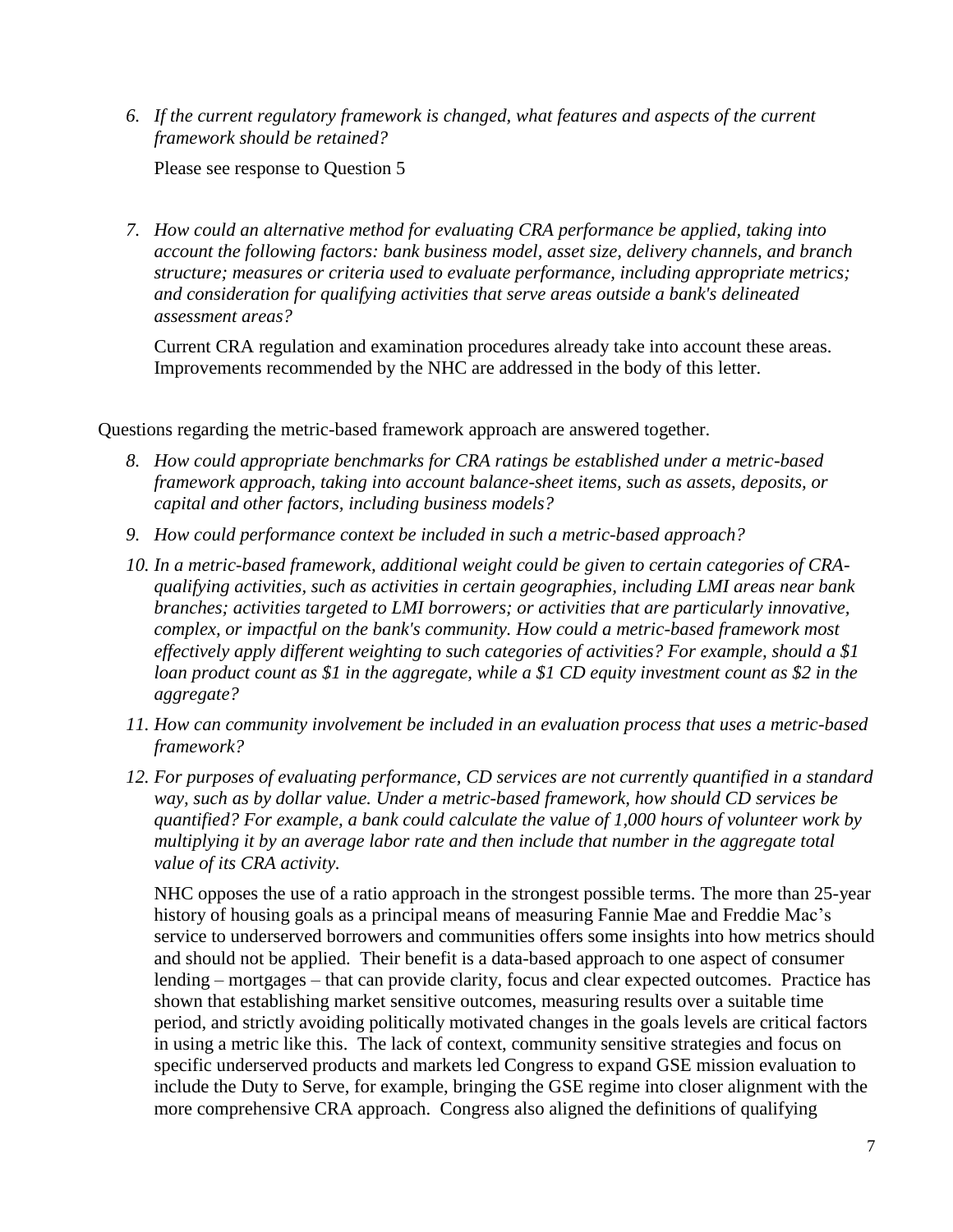geographies with CRA requirements in 2008. The lack of similar numeric goals for service to LMI borrowers and communities for lenders makes establishing a unified and aligned strategy from the primary through secondary market more and unnecessarily difficult.

Using a broad ratio approach in the application of CRA that does not distinguish among activities and encourages only meeting an arbitrary "numerator" would be far worse. Large institutions with multi-year plans that make their CRA benchmarks early in a cycle will be less inclined to make additional CRA investments. In some cases, this condition may exist for months or years. Further, benchmarks could be subject to increases that were unsustainable as economic conditions change. Investments in rapidly gentrifying neighborhoods could accelerate, leading to additional displacement of LMI communities. Avoiding this dynamic is precisely why CRA was adopted in the first place.

Altering the metrics using the scale suggested in the ANPR, such as doubling the value of a CD investment over the value of a loan product could have a devastating impact on vitally needed lending at a time when access to credit in LMI communities continues to lag the market significantly. Providing CRA credit for grants and general support of religious institutions, as distinct from providing CRA credit for specific eligible activities undertaken by the religious institution (e.g., operations of a food kitchen; development or management of affordable housing), is an open invitation for abuse, both intentional and unintended.

Extensive consultation among NHC's nearly 200 members, including many of the largest banks in the nation, have failed to identify a single supporter of this proposal. As a result, NHC is committed to actively oppose any CRA rule change that adopts a ratio-driven approach. Conversely, we and our members are eager to work with the OCC and other regulators on developing more precise guidelines on what types of investments and activities do count towards CRA credit, which would give banks the ability to make fully informed investment and lending decisions.

*13. How could the current approach to delineating assessment areas be updated to consider a bank's business operations, in addition to branches and deposit-taking ATMs, as well as more of the communities that banks serve, including where the bank has a concentration of deposits, lending, employees, depositors, or borrowers?*

The CRA statute requires that "the appropriate Federal financial supervisory agency shall prepare a written evaluation of the institution's record of meeting the credit needs of its entire community, including LMI neighborhoods… presented separately for each metropolitan area in which a regulated depository institution maintains one or more domestic branch offices."<sup>13</sup> The statute also requires an evaluation for each state in which a bank has a deposit facility. Subsequent CRA regulations require that banks develop an AA based on geographies in which the bank has its main office, its branches, and its deposit taking automated teller machines (ATMs), as well as the surrounding geographies in which the bank has originated or purchased a substantial portion of its loans.

For community development activities, CRA allows banks to consider a broader statewide or regional area (BSRA) that includes its AAs. As the OCC noted in this ANPR, the AA concept was developed in a banking environment where there was no interstate banking and deposits

 $\overline{a}$ 

<sup>&</sup>lt;sup>13</sup> 12 U.S. Code, Title 12, Chapter 30,  $\S 2906(a)(1)$  and  $\S 2906(b)(1)(B)$ .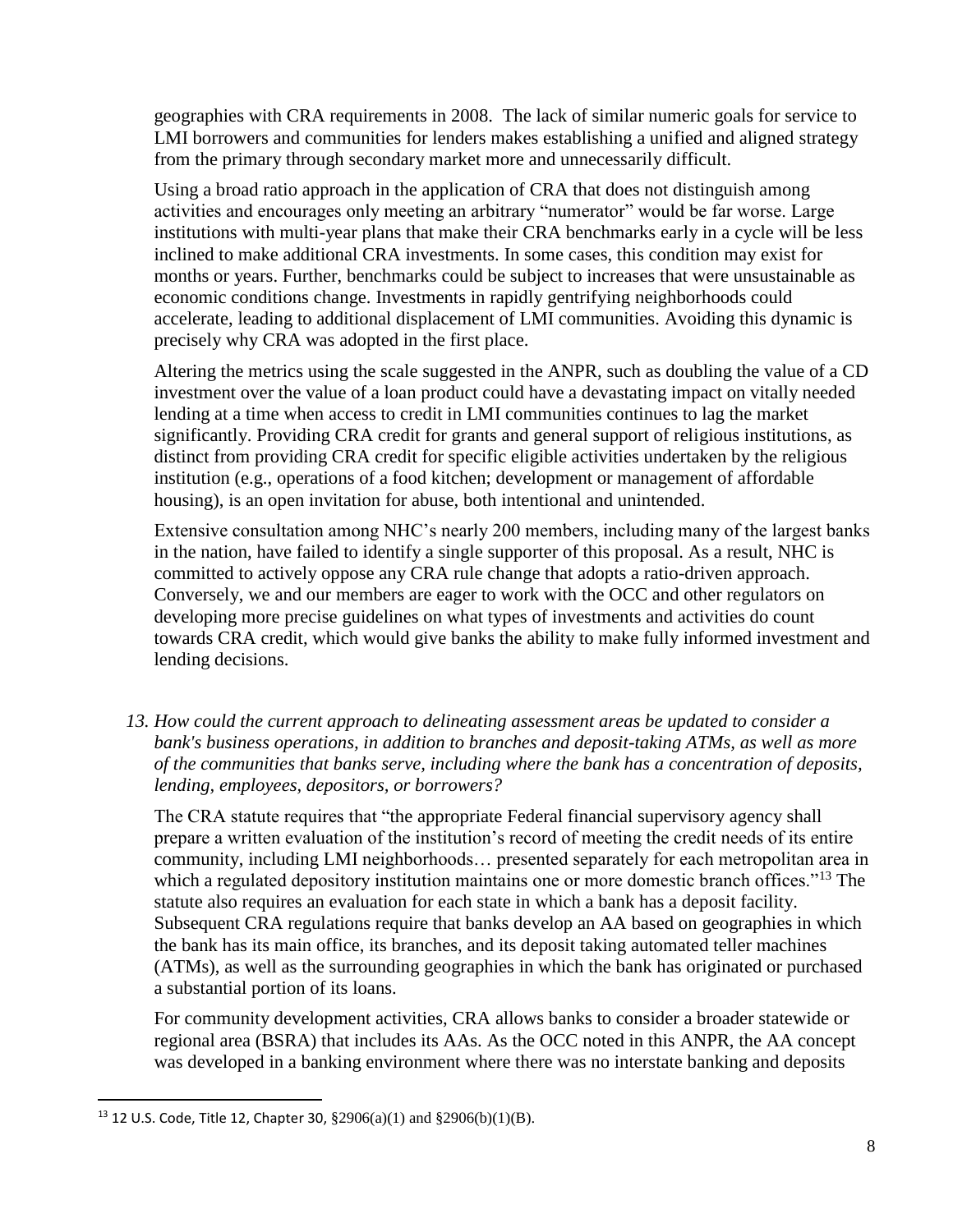almost always came from the community surrounding the branch. However, the vast majority of deposits and lending by dollar volume no longer fit into this concept. As a result, some of the largest banks have few or no branches, or have offices in low-population centers like Salt Lake City, Reno and Wilmington, which have led to the creation of so called "CRA hot spots" which distort the CRA's impact. The challenge is to amend the AA approach so that it continues to serve the statutory requirements of the CRA, its original intent, the needs of the communities it is intended to serve, and the business models of a much more diverse range of financial institutions. While difficult, this effort is not impossible.

Performance benchmarks should reflect the level of deposits within each AA. Banks should have the option of allocating deposits among AAs based on the location of its deposit customers or following the current practice of assigning deposits to its branches. Brokered deposits should not be counted in this approach as their origin is not identifiable. Reasonable metrics can be developed to define what is a substantial portion of a bank's loans and definitions of a BSRA can be expanded and clarified. Branchless banks that conduct business nationwide should not have local AAs at all, instead being evaluated on their business activities, so long as they are serving LMI geographies and people.

*14. Should bank activities in the LMI geographies surrounding branches and deposit-taking ATMs, or in other targeted geographic areas, be weighted (and if so, how), or should some other approach be taken to ensure that activities in those areas continue to receive appropriate focus from banks, such as requiring banks to have some minimum level of performance in the metropolitan statistical area (MSA) and non-MSA areas in which they have domestic branches before receiving credit for activity outside those areas?*

Assigning weighted consideration to LMI geographies is a concept that requires careful consideration so areas most in need of bank activities are targeted without unintentionally encouraging gentrification resulting in displacement of LMI people. This is a dynamic economic evolution that requires a more precise throttle control than CRA evaluation periods and census data may allow.

*15. How should "community and economic development" be defined to better address community needs and to incentivize banks to lend, invest, and provide services that further the purposes of the CRA? For example, should certain categories of loans and investments be presumed to receive consideration, such as those that support projects, programs, or organizations with a mission, purpose, or intent of community or economic development; or, within such categories, only those that are defined as community or economic development by federal, state, local, or tribal governments?*

Consistency of definition is a critical component for aligning various federal programs, tax incentives and regulatory requirements, like CRA. Much more important, however, is that banks have a clear understanding of what CD investments will receive CRA treatment. Banks must have confidence at the time they make financing decisions and develop new financing products that CD activities will receive CRA credit. This information is critical to the most successful element of the CRA's regulatory structure, often referred to as the "thumb on the scale." Many types of CD investments are obvious, like the investment in LIHTC deals within CRA assessment areas, but others like naturally occurring affordable housing in LMI tracts require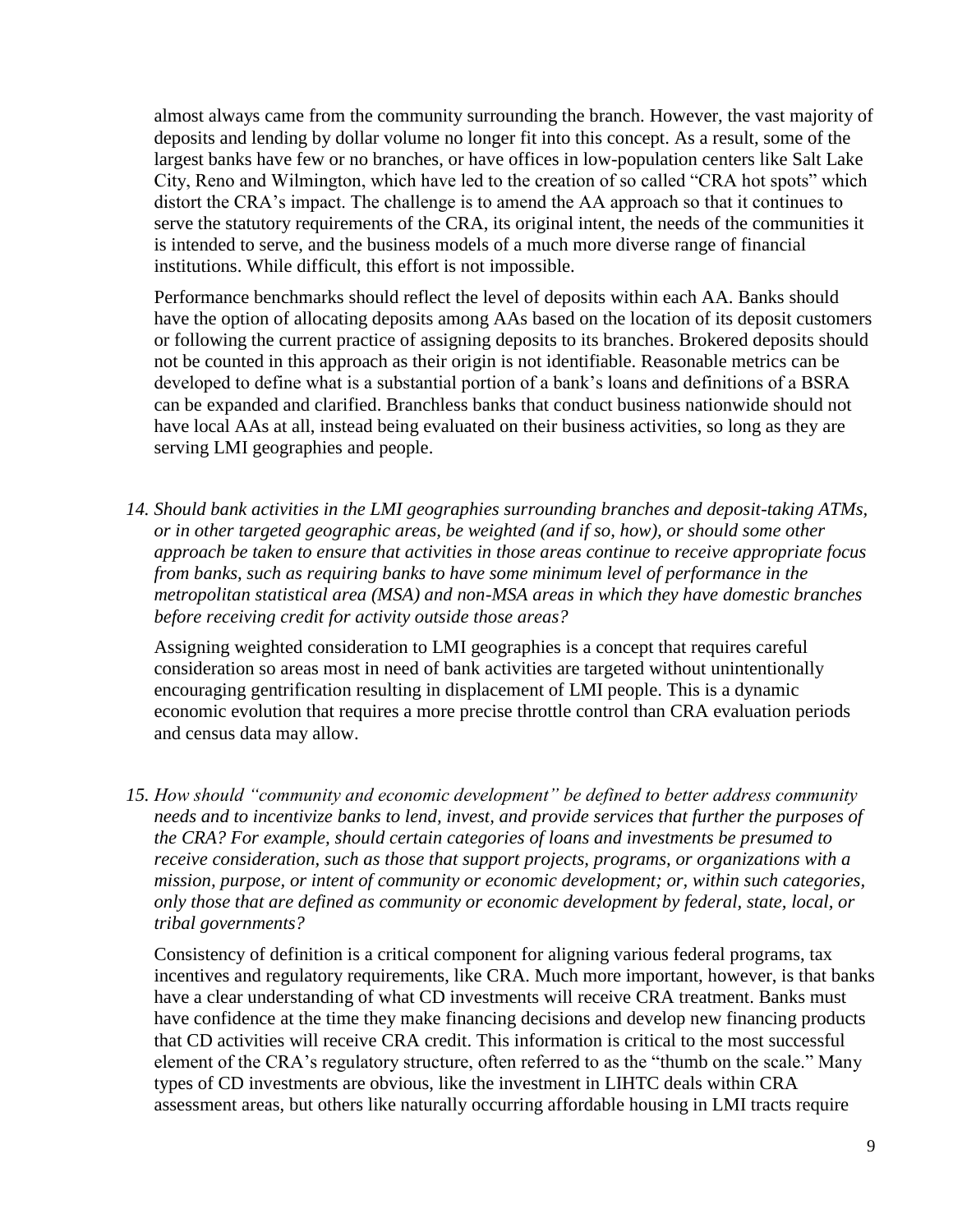more clarification. For investments that do not fit into a uniform designation, a timely judgement should be delivered by the appropriate examiner that will be binding throughout the examination period and apply to similar investments presented to the same agency by the same bank. The decision should also serve as a precedent for other banks presenting similar CD investments, contingent on their performance context and other appropriate factors.

Naturally occurring affordable housing (NOAH) is multifamily housing that is affordable to those who earn less than the area median income but are not rent restricted under Federal law. NOAH units account for 80 percent of all affordable rentals. How these units are treated under CRA is unclear, and as a result, may not receive CRA treatment when banks are allocating investment dollars. The National Association of Affordable Housing Lenders (NAAHL) has developed criteria for granting CRA credit for NOAH units. Housing with affordable rents should qualify for CRA credit if: (1) the housing is located in a LMI census tract; or (2) the housing is located in a census tract where the median renter is LMI and the median rent is affordable; or (3) the owner commits to keep rents affordable for the term of the bank's financing. A presumption of eligibility could be rebutted if the financing was underwritten based on plans for unaffordable rent increases or the housing is in substandard condition. While NHC has not formerly endorsed this proposal, we believe it is a good proxy for NOAH affordability and should be included in any proposed rule for further comment and analysis.

We also must be mindful that community development is not a siloed activity, although it may be treated as though it is in CRA CD evaluations. Communities are complex ecosystems and one of the lessons learned over the past 40 years is that comprehensive community development strategies that address housing, small business investment and job creation are often interdependent. The CRA has provided significant help to disadvantaged communities over the years but improvements can be made in how CRA may encourage more strategic coordination within communities as well as financial institutions resulting in a more holistic approach to community development.

*16. Should there be specific standards for CD activities to receive consideration, such as requiring those activities to provide identified benefits to LMI individuals and small business borrowers or to lend to and invest in LMI communities or other areas or populations identified by federal, state, local, or tribal government as distressed or underserved, including designated major disaster areas (hereinafter referred to as "other identified areas" or "other identified populations")?*

NHC believes standards that include LMI individuals and small business borrowers should be an important component of CRA treatment. In some cases this can be determined by the use of specific federal funding programs in conjunction with the lending or investment, such as Low Income Housing Tax Credits. In others the context of the investment becomes critical. This is particularly true in the case of infrastructure financing, which should only receive CRA credit to the extent it is reasonably expected to serve a material percentage LMI people or places. Additional detail on how to define these thresholds will be examined as part of future NHC commentary on CRA modernization.

*17. Are there certain categories of CD activities that should only receive consideration if they benefit specified underserved populations or areas, such as providing credit or technical assistance to small businesses or small farms; credit or financial services to LMI individuals or*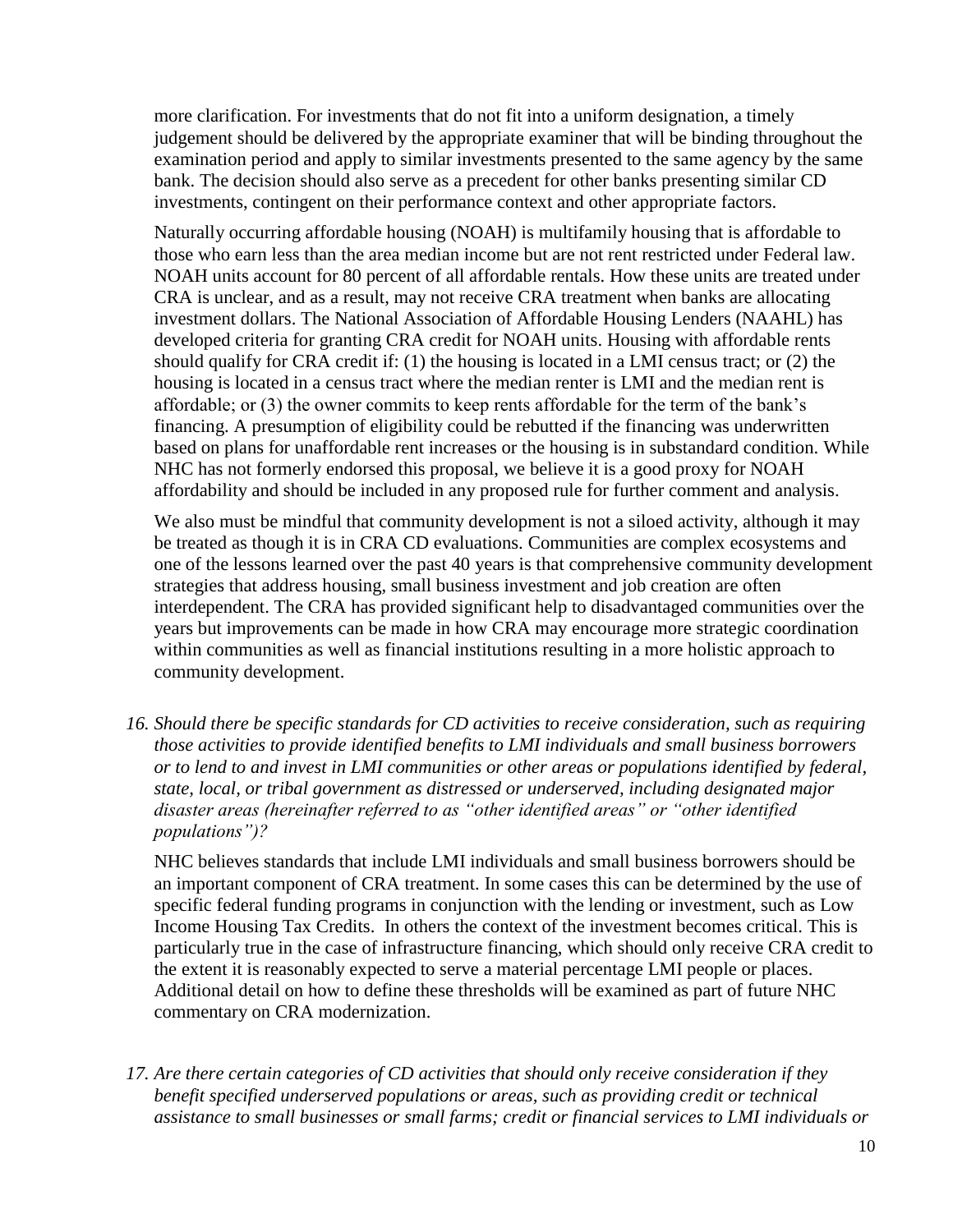*other identified populations (such as the disabled); or social services for LMI individuals or job creation, workforce development, internships, or apprentice programs for LMI individuals or other identified populations?*

Careful consideration of these types of investments should be an important part of a Strategic Plan for banks that choose to use one, and for bank investments within identified assessment areas. NHC is prepared to convene community experts and banks to identify how these types of investment could be treated and what, if any, unintended consequences might arise as a result. Additional comments on the Strategic Plan follow the ANPR question comments below.

*18. Should consideration for certain activities that might otherwise qualify as CD be limited or excluded? For example, how should investments in loan-backed securities be considered?*

Treatment of loan-backed securities is an area that has received much attention by policy makers, bankers and community advocates. Even among different bank business models, there is a wide range of viewpoints on this issue. Certainly, loan-backed securities consisting solely of whole loans that were originated for that purpose add liquidity to the market to some degree, though not as much as the actual origination. Repackaged loans from mortgage-backed securities, however, should not receive CRA credit. Fewer restrictions should apply to secondary purchases of other asset-backed securities because they are less liquid. For example, if one bank underwrites, purchases and then sells to a second bank a security backed by loans made by a CDFI or state or local housing finance agency, both banks should be recognized for adding substantial value to the community served.

#### *19. How should financial education or literacy programs, including digital literacy, be considered?*

Financial education or literacy programs, including digital literacy could be considered, as long as they endeavor to meet certain community and economic development objectives, including but not limited to: bringing underserved LMI consumers into the banking system; raising the credit scores of low-income or credit invisible consumers; preparing low-income families for homeownership; etc. But lending and community development should be the primary objective in CRA; services, while important, should not be weighted as heavily in the bank's overall CRA assessment, consistent with current regulations.

*20. Should bank activities to expand the use of small and disadvantaged service providers receive CRA consideration as CD activities?*

NHC has not received sufficient feedback from our members on this question to answer it at this time.

*21. The current regulatory framework provides for CRA performance evaluations to consider home mortgage, small business, and small farm lending, and consumer lending in certain circumstances. Should these categories of lending continue to be considered as CRA-qualifying activities or should consideration in any or all of these categories be limited to loans to LMI borrowers and loans in LMI or other identified areas?*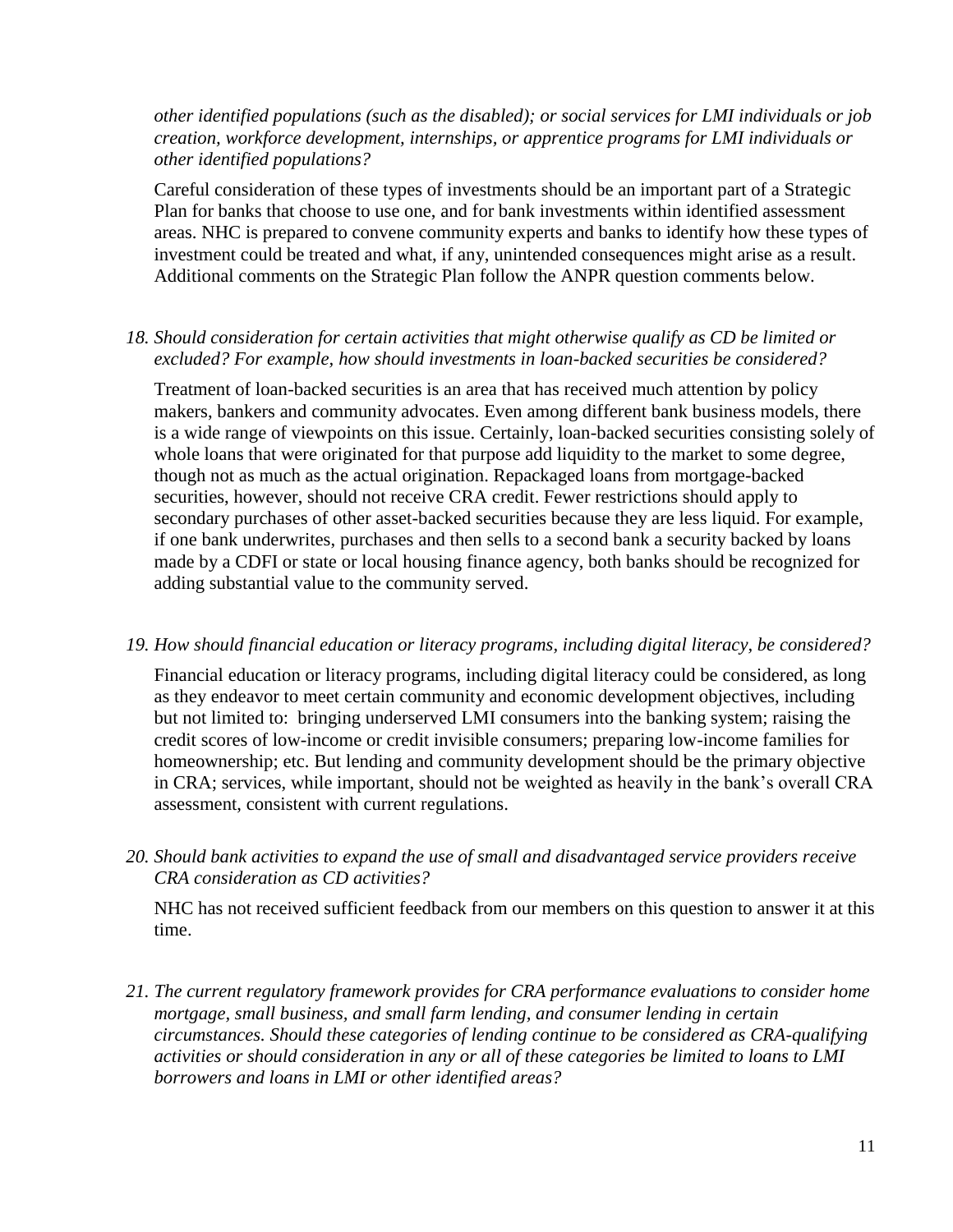Home mortgage lending should be included whenever it is affordable to individuals earning below the area median income, however, NHC recommends that CRA regulators use HUD's income limits which include adjustments for high-cost areas and are used for most federal affordable housing programs and policies. This would improve clarity as well as consistency with other federal housing policies. Economic development activities in "distressed" metropolitan middle-income areas should receive the same CRA credit available for activities in similar nonmetropolitan census tracts. Many metropolitan areas continue to struggle even as other areas thrive. As under the current policy for nonmetropolitan areas, middle-income census tracts would have to be located in counties that meets one or more of the following triggers:

- (1) An unemployment rate of at least 1.5 times the national average,
- (2) a poverty rate of 20 percent or more, or

(3) a population loss of 10 percent or more between the previous and most recent decennial census or a net migration loss of five percent or more over the five-year period preceding the most recent census.

In other circumstances, the CRA regulators should develop a mechanism to promptly respond to requests for confirmation of CRA eligibility so the bank can move forward with confidence and the transaction can close in a timely manner. It would also be helpful if the FFIEC would publish these guidelines as part of their Q&As so that banks and community developers may understand and utilize them.

*22. Under what circumstances should consumer lending be considered as a CRA-qualifying activity? For example, should student, auto, credit card, or affordably priced small-dollar loans receive consideration? If so, what loan features or characteristics should be considered in deciding whether loans in these categories are CRA-qualifying?*

Consumer lending is an area of CRA compliance that can have as many risks as opportunities. Consumer lending treatment should be negotiated between banks and regulators in advance to ensure that LMI consumers will receive a material and measurable benefit. Home equity lines of credit/loans and payday lending should be disregarded entirely unless the remaining equity in the home exceeds 70 percent or the funds are used directly for home rehabilitation or the payday lending model is approved by consumer advocates. Many LMI homeowners and many LMI neighborhoods have limited home equity so they present limited opportunities for home equity lending. Consumer loans used for so called "piggy-back" or "80-20" loans should never receive CRA credit. There should be no credit offered for any support of payday lending. Serious consideration should be given to lender efforts to offer small dollar loans that provide consumers with alternatives to payday lenders, but care must be taken to ensure that the terms on which such credit is offered are fair. Similarly, lender initiatives to offer low fee low balance demand accounts and to structure accounts to minimize overdraft fees should be considered as well.

*23. Under what circumstances should small business loans receive CRA consideration? For example, should consideration be given to all loans to businesses that meet the Small Business Administration standards for small businesses?*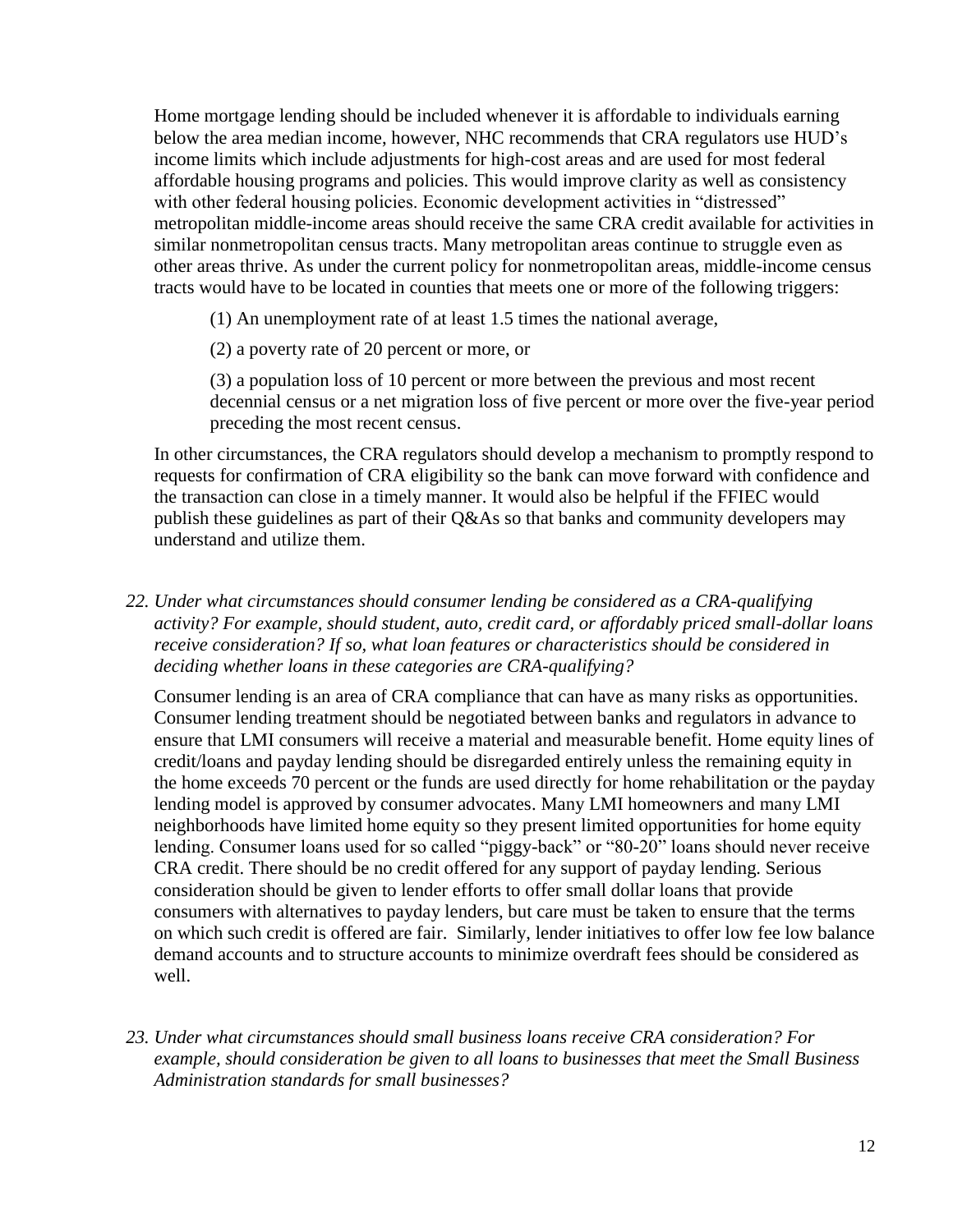NHC has chosen not to comment on small business issues as they are tangential to our housing mission.

*24. How should small business loans with a CD purpose be considered?*

NHC has chosen not to comment on small business issues as they are tangential to our housing mission.

*25. Should a bank's loan purchases and loan originations receive equal consideration when evaluating that bank's lending performance?*

Whole loan purchases and loan originations should receive equal consideration so long as the whole loans were purchased from the originator.

*26. Should loans originated by a bank to hold in portfolio be weighted differently from loans originated for sale? If so, how?*

Decisions on which loans to hold in portfolio and which loans to sell or securitize should be made solely based on the bank's business model as well as its liquidity and risk management.

*27. Should bank delivery channels, branching patterns, and branches in LMI areas be reviewed as part of the CRA evaluations? If so, what factors should be considered?*

Banking services for LMI people and places remain important, despite rapidly changing technology and differing business branch business models. Credit of branch placement in LMI areas should remain an important element of a bank's CRA obligations so long as branch banking is part of their business model. To the extent that a bank has branches, they should be accessible to LMI area residents on an equitable basis.

*28. The CRA states that the agencies may take into consideration in the CRA evaluation of a nonminority-owned and non-women-owned financial institution (majority-owned institution) any capital investment, loan participation, and other venture undertaken in cooperation with MWLIs, even if these activities do not benefit the majority-owned institution's community, provided that these activities help meet the credit needs of local communities in which the MWLIs are chartered. What types of ventures should be eligible for such consideration, and how should such ventures be considered?*

Strengthening the financial condition of MWLIs is the intent of their inclusion in the CRA statute. NHC does not advocate any restrictions on investment in MWLIs. However, Equity investments and loans to certified community development financial institutions (CDFIs) should also receive additional full consideration because they are highly responsive to communities and require banks to allocate higher levels of capital to support them.

*29. Could the reporting of data gathered using a metric-based approach on a regular, periodic basis better support the tracking, monitoring, and comparison of CRA performance levels?*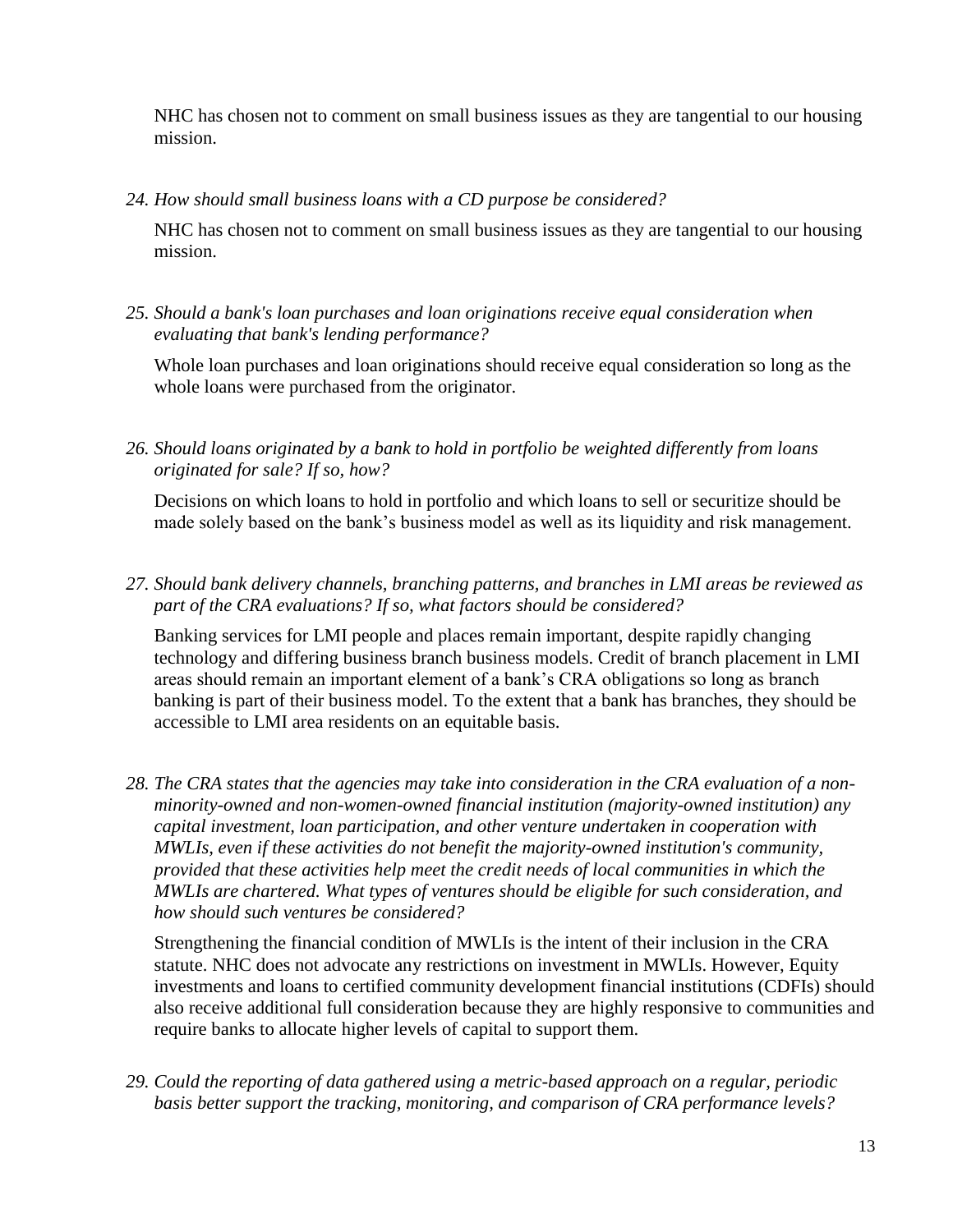Please refer to our response to questions 8-12.

## *30. How frequently should banks report CRA activity data for the OCC to evaluate and report on CRA performance under a revised regulatory framework?*

There is broad agreement, from civil rights advocates to lenders of all sizes, that the examination process takes too long from the actual review process to the time it takes to issue a report. There is no prescribed period for regulators to publish CRA performance evaluations. Examinations can take years longer than intended and a final report may be delayed by additional years, leaving banks and consumers with CRA ratings that are too dated to be useful or accurate. This can inhibit a bank's ability to make timely changes to remediate issues prior to the end of the next examination period. Reporting delays may also inhibit a bank's ability to make timely changes to remediate issues or make business decisions on mergers and branch openings. CRA regulators are often reluctant to issue finals reports while investigations into discriminatory or other illegal credit practices related to CRA lending activities are ongoing, further delaying the process, out of concern that an Outstanding or Satisfactory rating may cause reputational harm to the agency.

Regulators should strictly adhere to the existing policy of completing Large Institution examinations on a three-year examination cycle. CRA exams should begin and end according to specific and transparent timelines set by FFIEC, consistent with data reporting requirements that are material to exam completion. Exams should commence within six months of the end of the previous exam period and a final rating should be issued within one year of the completion of the exam period so that CRA examination periods do not overlap with the prior examination report by more than 18 months. An ongoing investigation that could affect a bank's CRA rating should not necessarily delay publication of the rating as the rating may be changed if warranted when the investigation is completed. In addition, bank regulators should adopt a clear and concise timeline for addressing adverse comments in bank mergers, ensuring that merger application processing times do not exceed 90 days.

*31. As required by law, and to the extent possible, the OCC attempts to minimize regulatory burden in its rulemakings consistent with the effective implementation of its statutory responsibilities. The OCC is committed to evaluating the economic impact of, and costs and benefits associated with, any changes that are proposed to the CRA regulations. Under the current regulatory framework, what are the annual costs, in dollars or staff hours, associated with CRA-related data collection, recordkeeping, and reporting?*

NHC has not received sufficient feedback from our members on this question to answer it at this time.

# *Additional Options or Approaches*

# Strategic Plans

The Strategic Plan option provides clear and predictable activity targets while allowing for the inclusion of institutional and community performance context. The Strategic Plan can be valuable for institutions with non-traditional business models. NHC is concerned that the option of a Strategic Plan